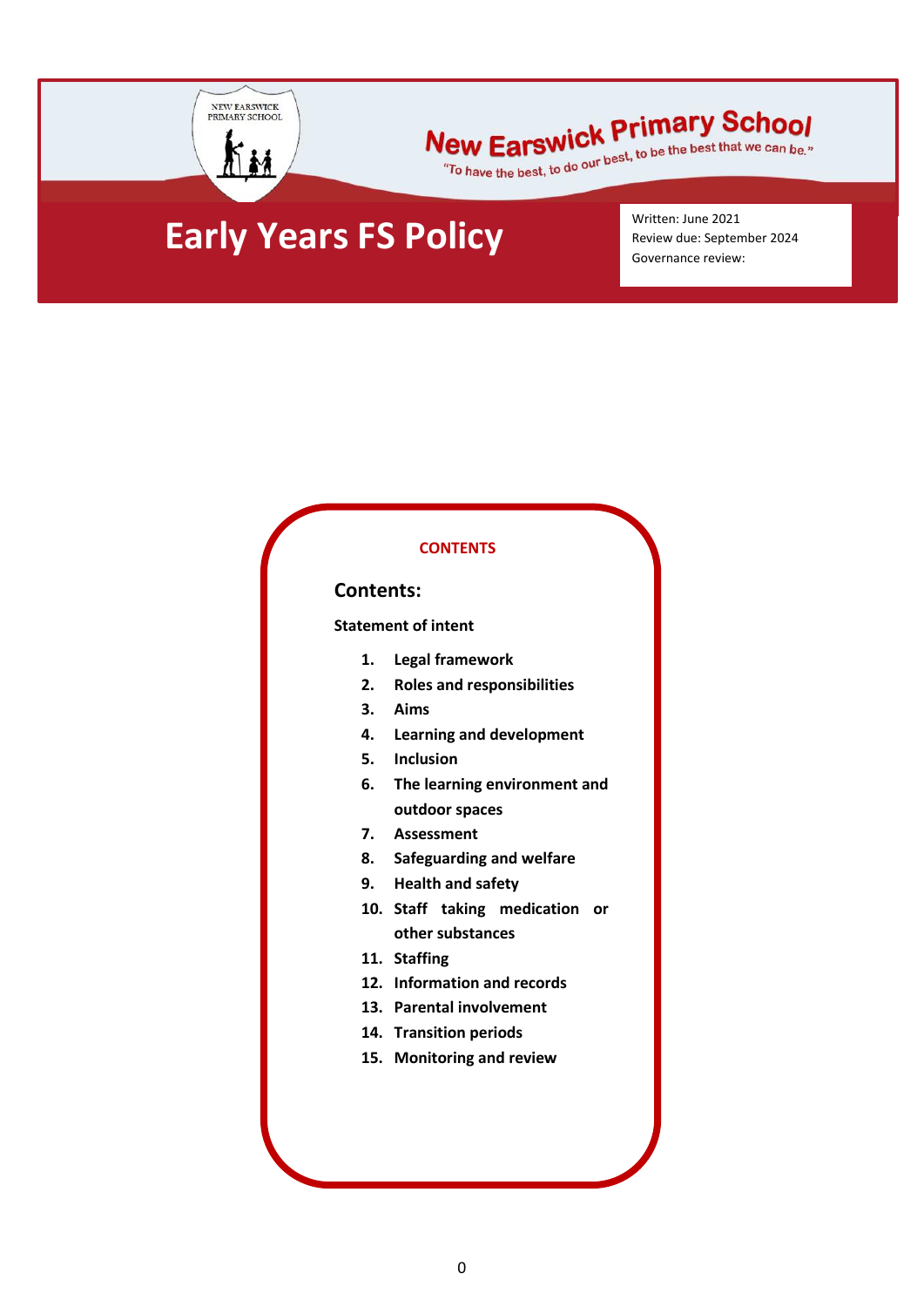#### **Statement of intent**

At **New Earswick Primary School,** we greatly value the importance of the early years foundation stage (EYFS) in providing a secure foundation which inspires future learning and development.

This policy has been developed in conjunction with the relevant DfE guidance and legislation to ensure that each child has a happy and positive start to their school life, in which they can build a foundation for a love of learning.

"The Early Years Foundation Stage (EYFS) sets the standards that all early years providers must meet to ensure that children learn and develop well and are kept healthy and safe. It promotes teaching and learning to ensure children's 'school readiness' and gives children the broad range of knowledge and skills that provide the right foundation for good future progress through school and life.

The EYFS seeks to provide:

- **Quality and consistency** in all early years settings, so that every child makes good progress and no child gets left behind.
- **A secure foundation** through planning for the learning and development of each individual child, and assessing and reviewing what they have learned regulalry.
- **Partnership working** between practitioners and with parents and/or carers.
- **Equality of opportunity** and anti-discriminatory practice, ensuring that every child is included and supported."<sup>1</sup>
- **1.** Legal framework

**.** 

- 1.1. This policy has due regard to statutory legislation, including, but not limited to, the following:
	- Childcare Act 2006
	- The Safeguarding Vulnerable Groups Act 2006
	- Data Protection Act 2018
- 1.2. This policy has due regard to statutory guidance, including, but not limited to, the following:
	- DfE (2021) 'Statutory framework for the early years foundation stage'

<sup>1</sup> DfE (2017) 'Statutory framework for the early years foundation stage' p.5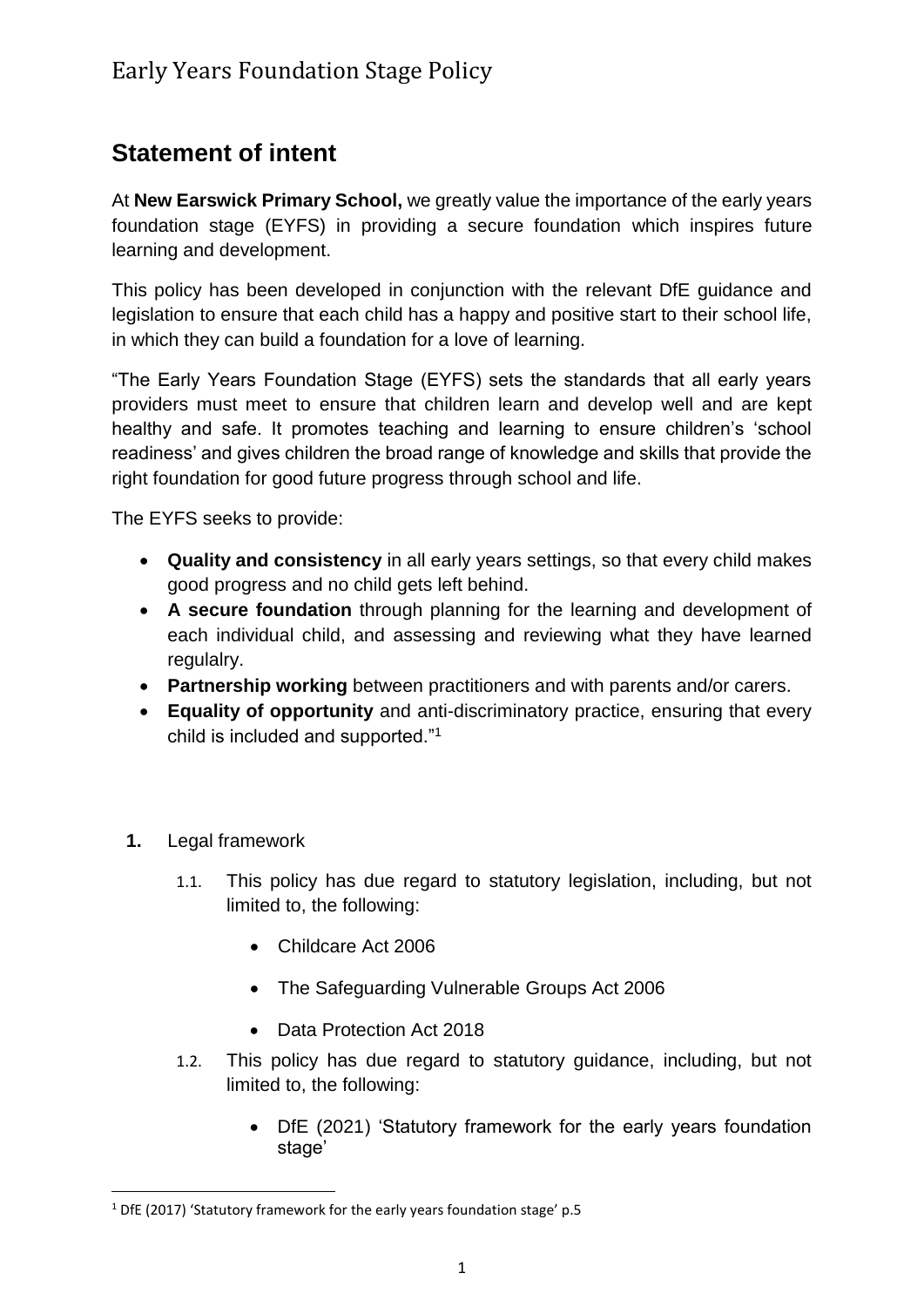- DfE (January 2021) 'Keeping children safe in education'
- DfE (December 2020 update) 'Working together to safeguard children'
- DfE (2015) 'The prevent duty'
- 1.3. This policy is intended to be used in conjunction with the following school policies:
	- **Safeguarding Policy**
	- **SEND policy**
	- **Administering Medication Policy**
	- **Intimate Care Policy**
	- **Health and Safety Policy**
	- **Recruitment Policy**
	- **Tapestry Policy**

#### <span id="page-2-0"></span>**2.** Roles and responsibilities

- 2.1. The **governing body** has the overall responsibility for the implementation of this policy.
- 2.2. The **governing body** has overall responsibility for ensuring that this policy does not discriminate on any grounds, including, but not limited to, ethnicity/national origin, culture, religion, gender, disability or sexual orientation.
- 2.3. The **governing body** has responsibility for handling complaints regarding this policy, as outlined in the school's **Complaints Procedures Policy**.
- 2.4. The **EYFS lead**, in conjunction with the **headteacher**, has responsibility for the day-to-day implementation and management of this policy.
- 2.5. Staff, including teachers, support staff and volunteers, are responsible for familiarising themselves with, and following, this policy.

#### <span id="page-2-1"></span>**3.** Aims

- 3.1. Through the implementation of this policy, **New Earswick Primary School** aims to:
	- Give each child a happy and positive start to their school life, in which they can establish a solid foundation for a love of learning.
	- Enable each child to develop socially, physically, intellectually and emotionally.
	- Encourage children to develop independence within a secure and friendly atmosphere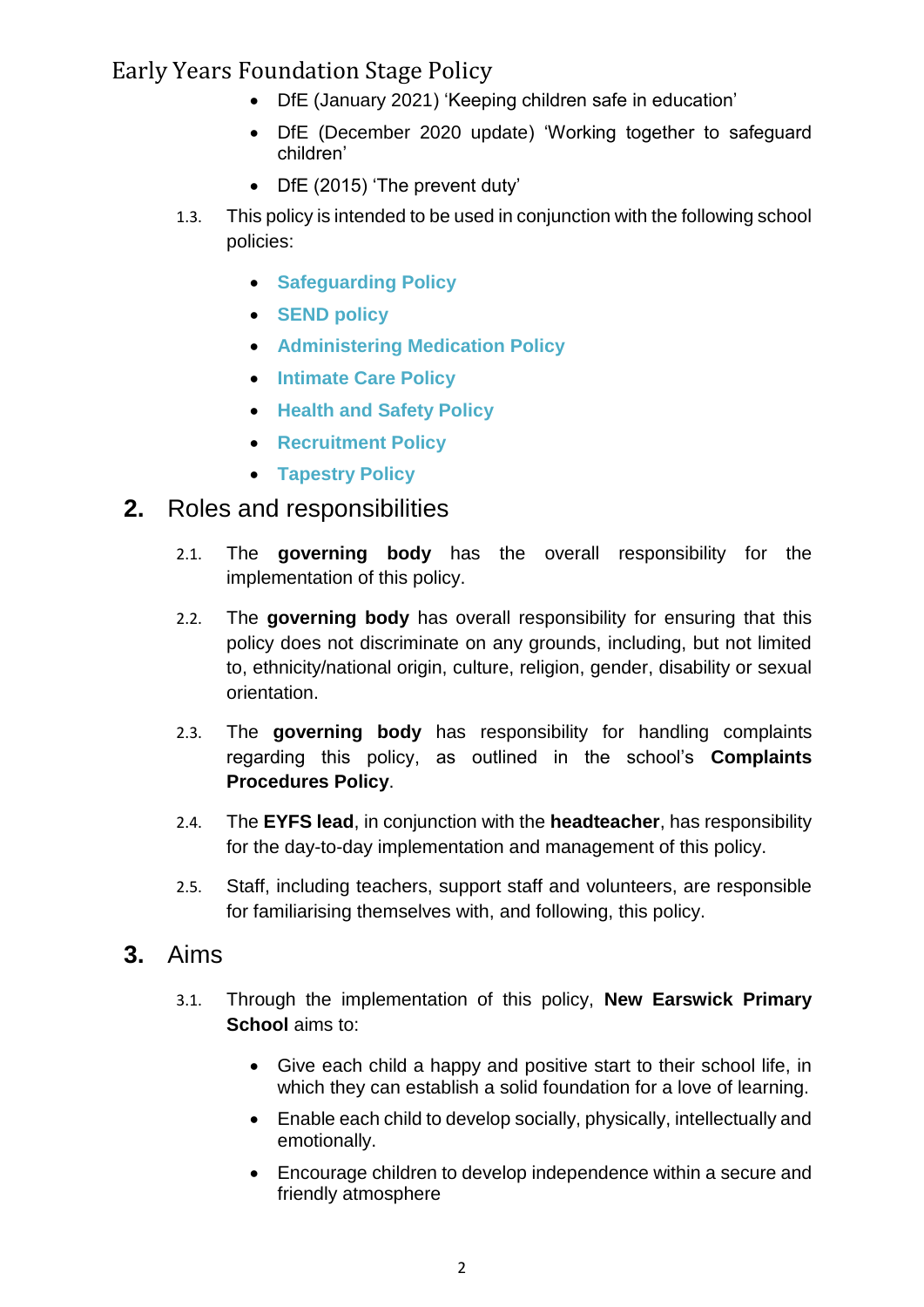- To provide a broad, balanced and relevant curriculum which takes account of, and responds to, each child's developmental needs and allows them to make progress related to their own ability. 'What the child can do' will be our starting point.
- Provide a caring and inclusive learning environment which is sensitive to the needs of the individual child.
- Develop positive relationships with parents and carers to build a strong partnership in supporting their children to reach their full potential.
- 3.2. **New Earswick Primary School** adheres to the four guiding principles which shape practice within EYFS settings:
	- Every child is a unique child, who is constantly learning and can be resilient, capable, confident and self-assured.
	- Children learn to be strong and independent through positive relationships.
	- Children learn and develop well in enabling environments with teaching and support from adults, who respond to their individual interest and needs and help them to build their learning over time. Children benefit from a strong partnership between practitioners and parents and/or carers.
	- Importance of learning and development. Children develop and learn in different ways and at different rates.
- 3.3. To put these principles into practice, the school:
	- Provides a balanced curriculum which takes children's different stages of development into account.
	- Promotes equality of opportunity and anti-discriminatory practice.
	- Works in partnership with parents.
	- Plans challenging learning experiences, based on individual needs, which are informed by observation and assessment.
	- Provides a safe and secure learning environment.

#### **4.** Learning and development

- 4.1. **New Earswick Primary School** offers an EYFS curriculum based on an observation of children's needs, interests and stages of development.
- 4.2. Each child will be assigned a key worker on entering EYFS.
- 4.3. In partnership with parents, the school promotes the learning and development of pupils to ensure they are ready for the next stage of education.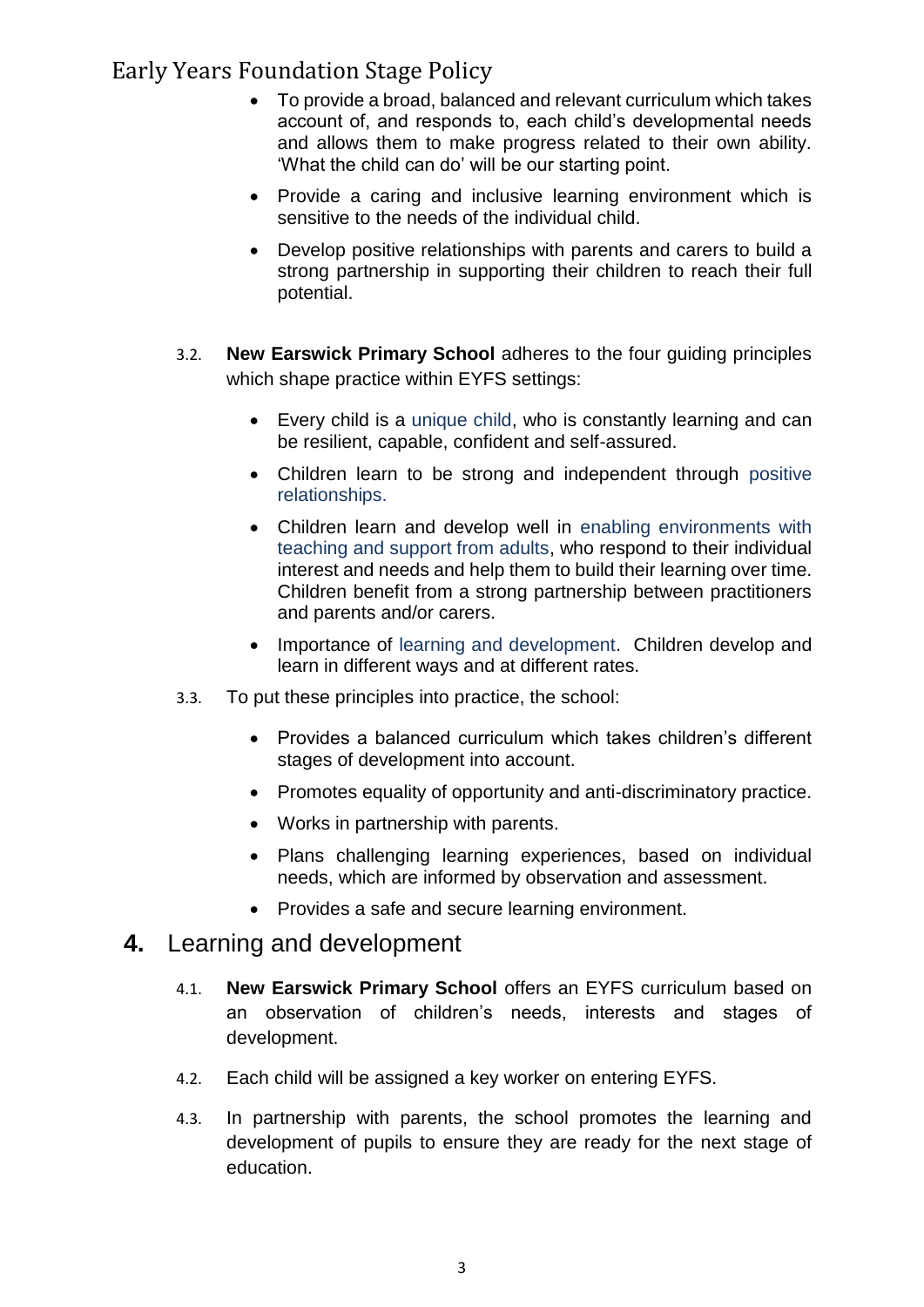- 4.4. There are seven areas of learning and development that shape education programmes in EYFS settings (Development Matters September 2020). These are split into two sections – prime and specific; however, all the sections are interconnected and important.
- 4.5. The 'prime' areas of learning and development are:
	- Communication and language
		- Listening, attention and understanding
		- Speaking
	- Physical development
		- Gross motor skills
		- Fine motor skills
	- Personal, social and emotional development
		- Self-regulation
		- Managing self
		- Building relationships
- 4.6. The 'specific' areas of learning and development, through which the prime areas are strengthened and applied are:
	- Literacy
		- Comprehension
		- Word reading
		- Writing
	- Mathematics
		- Number
		- Numerical patterns
	- Understanding the world
		- People, culture and communities
		- Past and present
		- The natural world
	- Expressive arts and design
		- Creating with materials
		- Being imaginative and expressive
- 4.7. Children's development levels are assessed and as the Foundation Phase progresses, the balance will shift more towards an equal focus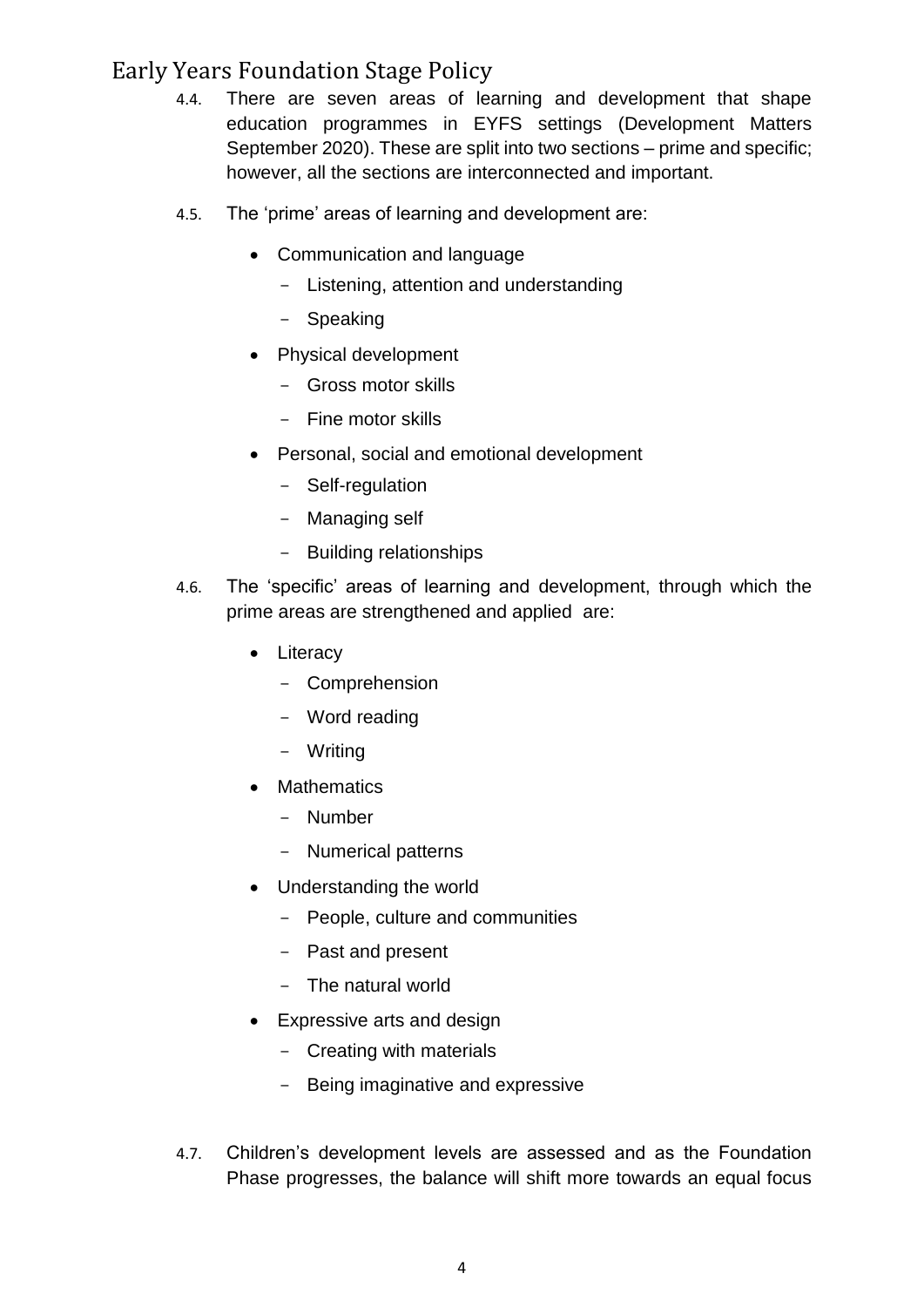on all areas of learning, as children grow in confidence and ability within the three prime areas.

- 4.8. Activities are planned to reflect children's interests and individual circumstances in order to provide each child with a challenging and enjoyable experience.
- 4.9. The **EYFS lead** will discuss any cause for concern in a child's progress, especially in the prime areas of learning, with the child's parents. A strategy of support will be agreed upon and consideration will be taken as to whether the child may have a special educational need or disability which requires additional support.
- 4.10. The school takes reasonable steps to provide opportunities for children with English as an additional language (EAL) to use their home language in play and learning whilst also ensuring that these children have sufficient opportunities to reach a good standard of English. During assessment, if a child is found to not have a strong grasp on English, the **EYFS lead** will contact the child's parents to establish their home language skills to assess if there is cause for concern about a language delay.
- 4.11. Each area of learning and development will be implemented through pupil-initiated activity and some adult-led focus.
- 4.12. The school will respond to each child's emerging needs and interests, guiding their development through friendly and positive interaction.
- 4.13. Activities are planned with regard to three characteristics of effective teaching and learning in the EYFS:
	- Playing and exploring children investigate and experience things.
	- Active learning children concentrate and keep on trying if they encounter difficulties, and enjoy their achievements.
	- Creating and thinking critically children have and develop their own ideas, make links between ideas, and develop strategies for doing things.

#### **5.** Inclusion

- 5.1. **New Earswick Primary School** values all their children as individuals irrespective of their ethnicity, culture, religion, home language, background, ability or gender.
- 5.2. The EYFS curriculum is planned in order to meet the needs of the individual child and support them at their own pace.
- 5.3. The **Equal Opportunities Policy** ensures that the needs of all children are met, regardless of any protected characteristics they have.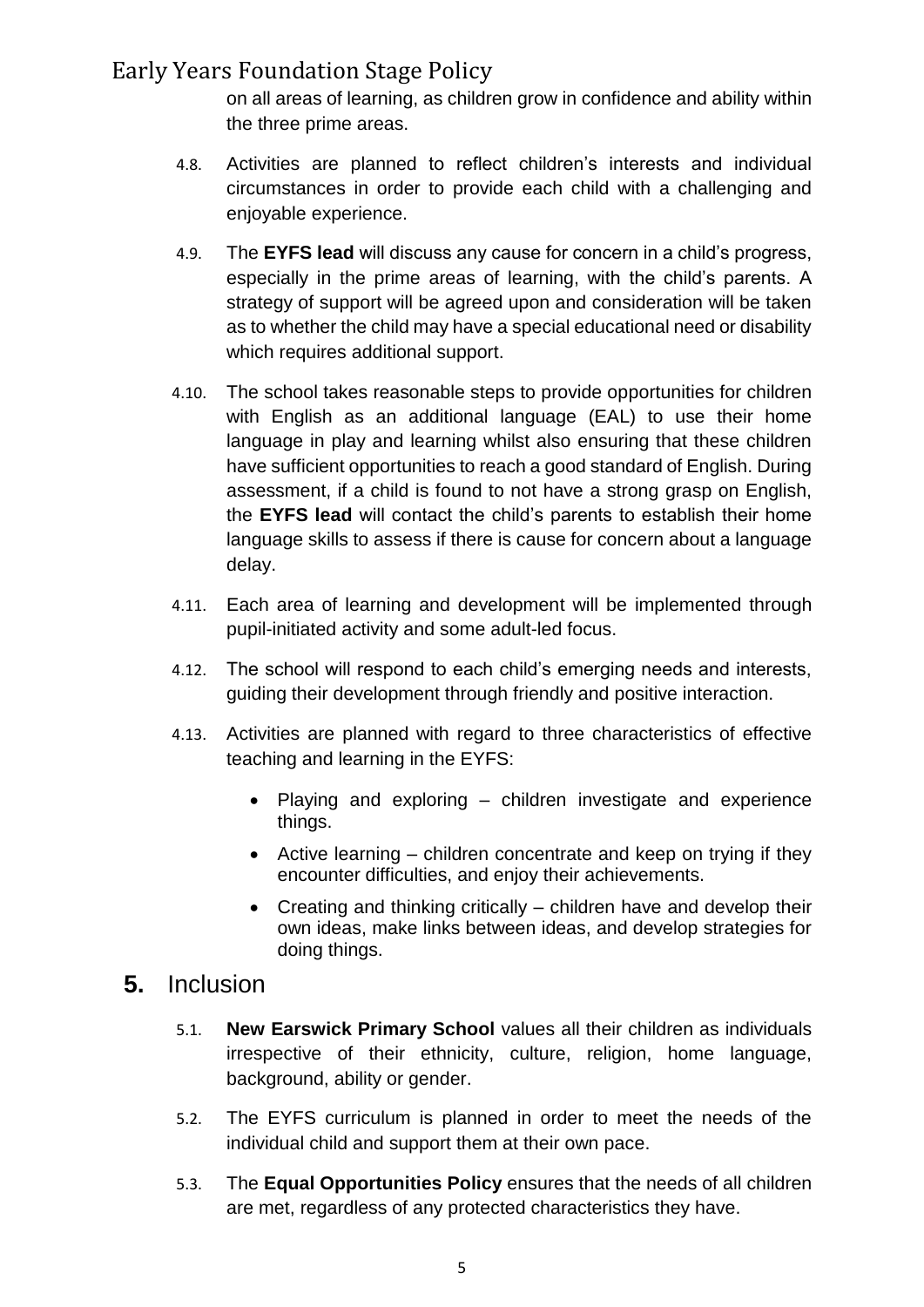- 5.4. The **Special Educational Needs and Disabilities (SEND) Policy**  ensures all children receive the support they need and are given the best learning experience possible.
- 5.5. SEND in the EYFS setting will be monitored and managed by the EYFS special educational needs coordinator (SENCO).

#### <span id="page-6-0"></span>**6.** The learning environment and outdoor spaces

- 6.1. The classroom is organised in such a way that children can explore and learn in a safe environment.
- 6.2. Children have access to an enclosed outdoor play area, and daily outdoor activities are planned, unless circumstances, such as adverse weather, would make outdoor activity inappropriate and unsafe.
- 6.3. There are toilet facilities available to the EYFS, and there are hygienic changing facilities located in Smarties, Nursery and near the Reception class **(see also 9.12)**

#### <span id="page-6-1"></span>**7.** Assessment

- 7.1. Assessment plays an important part in helping the school to recognise children's progress, understand their needs, plan activities, and assess the need for support.
- 7.2. Assessment in EYFS takes the form of both formal and informal observations, teacher and teacher assistant knowledge of the pupil and photographic evidence. Assessment is ongoing and involves both the teacher and other adults as appropriate. Summative assessment is collected termly and reviewed to ensure future planning reflects identified needs.
- 7.3. At **New Earswick Primary School** we use Tapestry (an online Learning Journal) to record observations and progress through the curriculum. This is also a valuable tool in building a parent partnership. Please see the additional policy on the use of Tapestry in our setting.
- 7.4. During the first term in Early Years (Smarties or Nursery), the teacher assesses the ability of each child through observation and activities. These assessments allow us to shape learning experiences for individual children and groups of children. This first baseline assessment will also consider any other records we receive from previous pre-school settings, parents and childminders. On entry to Reception the Reception Baseline Assessment (RBA) is completed.
- 7.5. A 2 year review is completed in Smarties during the child's first time. This is shared with the Healthy Child team. At the end of the final term in Reception we complete the Early Years Foundation Stage Profile, a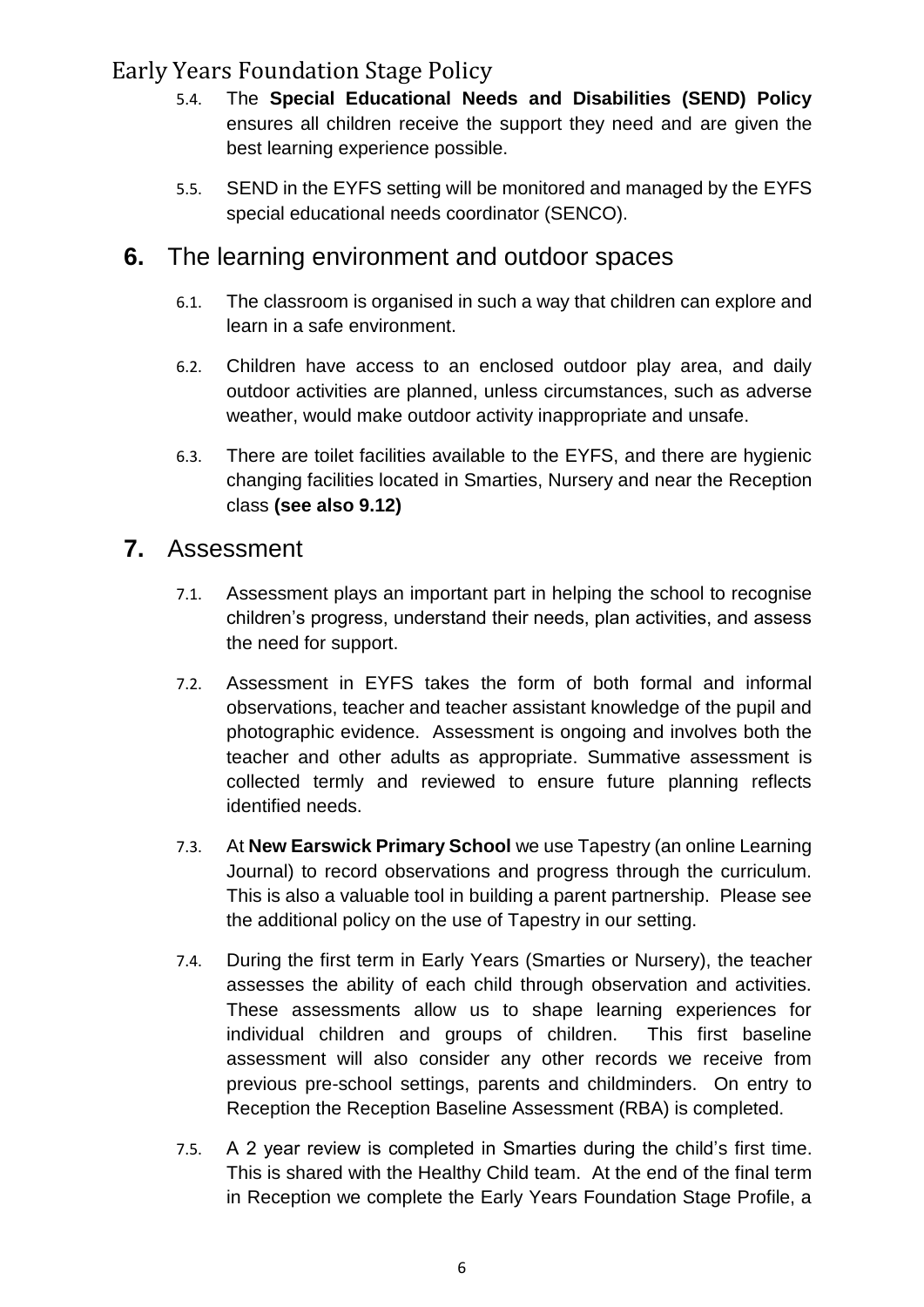statutory document which summarises each child's attainment across the Foundation Stage curriculum. This information is shared with the Local Authority and Nationally.

- 7.6. Parents will be kept up-to-date with their child's progress and development, and the **EYFS lead** will address any learning and development need in partnership with parents.
- 7.7. Reasonable adjustments will be made to the assessment process for children with SEND, as appropriate.

#### <span id="page-7-0"></span>**8.** Safeguarding and welfare

- 8.1. **New Earswick Primary School** takes all necessary steps to keep the children in our care safe and well and the EYFS lead adheres to the school 's Safeguarding policy.
- 8.2. All members of staff in the EYFS are required to read this policy as part of their induction training.

#### <span id="page-7-1"></span>**9.** Health and safety

- 9.1. A first-aid box is located in all EYFS classrooms.
- 9.2. Only medicine prescribed to a child by a doctor, dentist, nurse or pharmacist will be administered.
- 9.3. The school's **Administering Medication Policy** outlines the procedures for administrating medicines.
- 9.4. The **EYFS teacher** will report any accident or injury involving a child to their parents on the day it occurs, and any first-aid treatment administered to a child will also be reported to their parents.
- 9.5. Significant accidents and injuries will be recorded in an accident book, located in the school office.
- 9.6. The headteacher will report any serious accident, illness, injury, or death of a child whilst in the school's care to Ofsted as soon as is reasonably practicable, but within 14 days of the incident occurring. Local child protection agencies will also be notified.
- 9.7. The school has a **Fire Evacuation Plan** in place.
- 9.8. Children in EYFS are provided with a healthy snack each day. Children under the age of 5 will be given a carton of milk. Water is available to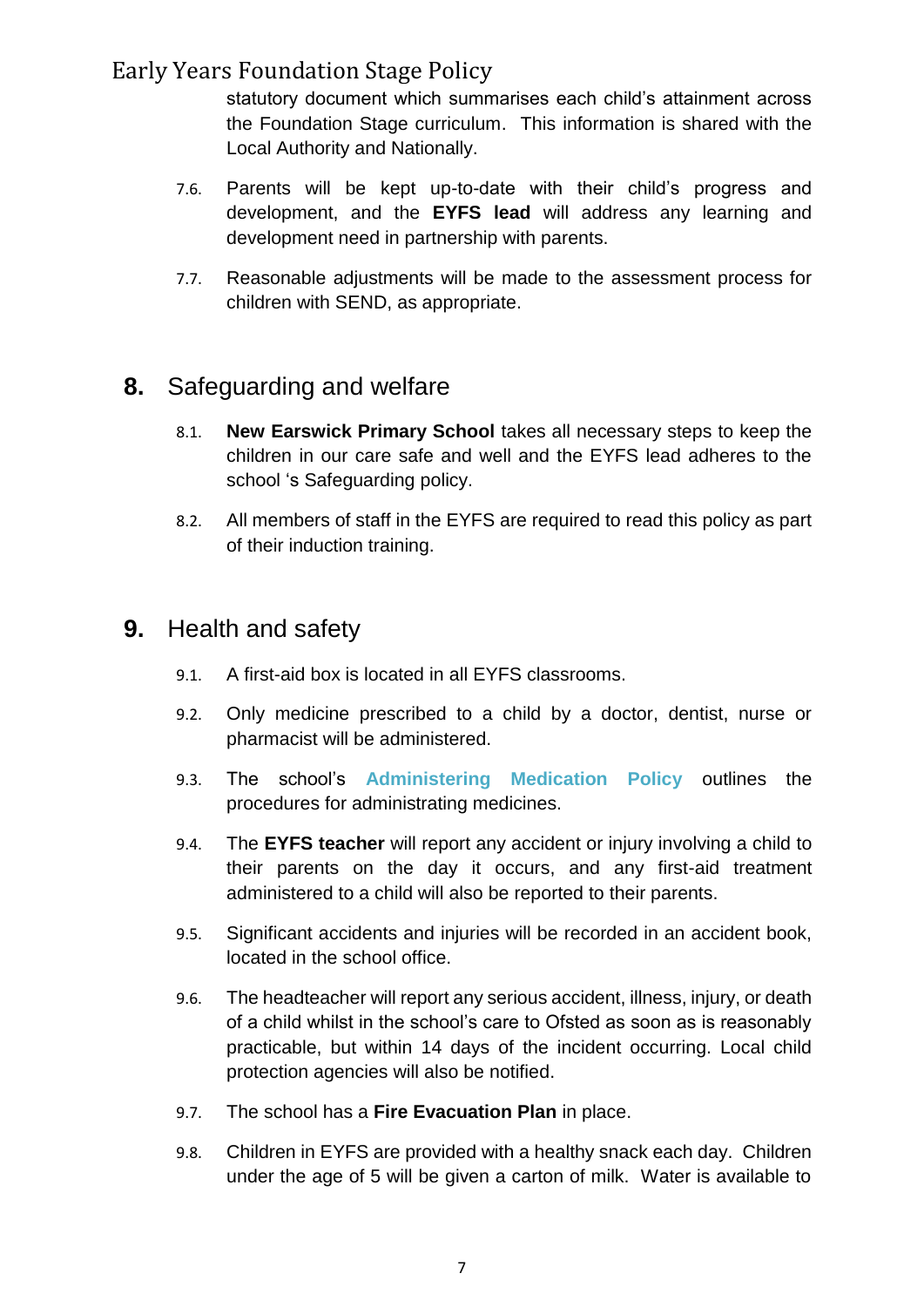children throughout the day and they are actively encouraged to drink. School dinners are provided free for all children in Reception.

- 9.9. The **headteacher** will notify Ofsted of any incidents of food poisoning affecting two or more children within 14 days of the incident.
- 9.10. Information about any dietary requirements, preferences, food allergies and any special health requirements a child has will be recorded. Allergy information is displayed with parental consent in each room. Health Care Plans are in place to support children with allergies.
- 9.11. Smoking is not permitted on the school premises.
- 9.12. Suitable areas for changing are provided, affording the child dignity and respect. Appropriate nappy disposal bins are provided long with disposable gloves, and wipes. Please refer to the intimate care policy.
- 9.13. The **Health and Safety Policy** outlines **New Earswick Primary's** full health and safety policies and procedures.

#### <span id="page-8-0"></span>**10.** Staff taking medication or other substances

- 10.1. The school implements a zero-tolerance approach to drugs and alcohol misuse.
- 10.2. The use of alcohol or any other substance that may affect the ability to care for children by a member of staff will not be tolerated. If there is a reason to believe a member of staff is under the influence of alcohol or any other substance, they will not be allowed to work directly with the children and further action will be taken.
- 10.3. Any member of staff taking medication which may affect their ability to care for children will seek medical advice. Staff will only be allowed to work directly with the children if it is confirmed that the medication is unlikely to impair their ability to look after children properly.
- 10.4. Any medication used by staff is securely stored in the school office.

#### <span id="page-8-1"></span>**11.** Staffing

- 11.1. **New Earswick Primary School** has a robust **Recruitment Policy** in place, which aims to ensure that members of staff employed in the EYFS are suitable.
- 11.2. Upon employment, all EYFS staff receive induction training to ensure that they understand their roles and responsibilities, including information about emergency evacuation procedures, safeguarding, child protection, and health and safety.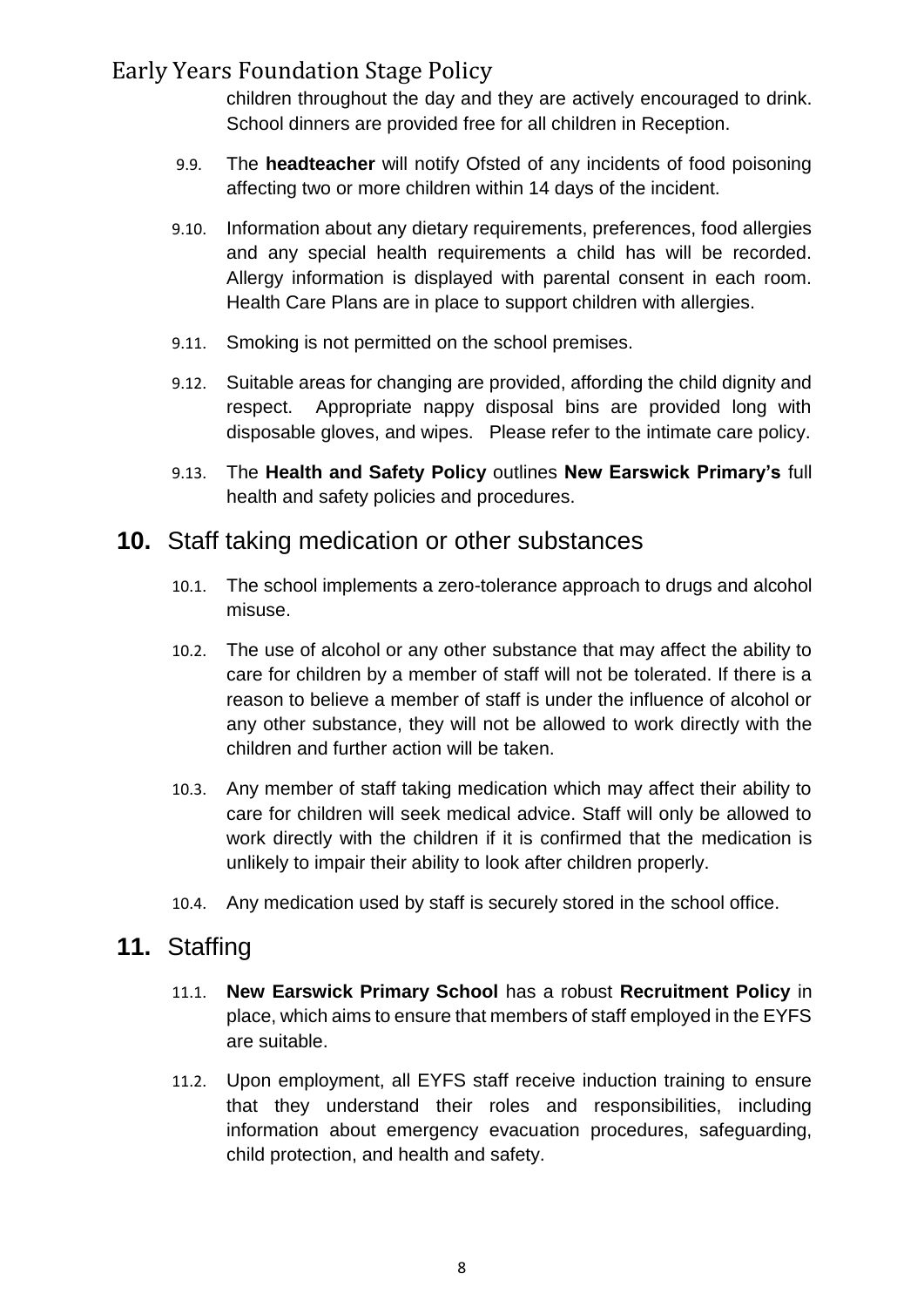- 11.3. Staff will be supported to undertake the appropriate training and professional development to ensure children receive the best quality learning experience.
- 11.4. All members of staff who have contact with children and families will be supervised by the **EYFS lead**. The supervision will provide opportunities for staff to:
	- Discuss any issues, particularly concerning the development or wellbeing of children, including any child protection concerns.
	- Identify solutions to address issues.
	- Receive coaching to improve their effectiveness.
- 11.5. There will be at least one member of staff in each EYFS provision at all times who has a current paediatric first-aid (PFA) certificate.
- 11.6. All newly qualified staff with a level 2 or 3 qualification will be PFA trained.
- 11.7. **New Earswick Primary** will organise PFA training to be renewed every three years.
- 11.8. The list of staff who hold PFA certificates can be found in the school entrance.
- 11.9. **New Earswick Primary** provides a staffing ratio in line with the safeguarding and welfare requirements set out in the 'Statutory framework for the Early Years Foundation Stage'.
- 11.10. Only under exceptional circumstances, and where the quality of care and safety of children is maintained, will changes be made to the ratios in agreement with the headteacher.

#### <span id="page-9-0"></span>**12.** Information and records

- 12.1. **New Earswick Primary School** stores and shares information in line with the Data Protection Act 2018, and with regard to the school's **Data Protection Policy**.
- 12.2. **New Earswick Primary** will notify Ofsted if there are any changes to the following:
	- The address of the school
	- The school's contact details
	- The hours during which care is provided
	- Any significant event which is likely to affect the suitability of the school or any person who cares for, or is in regular contact with, children to look after children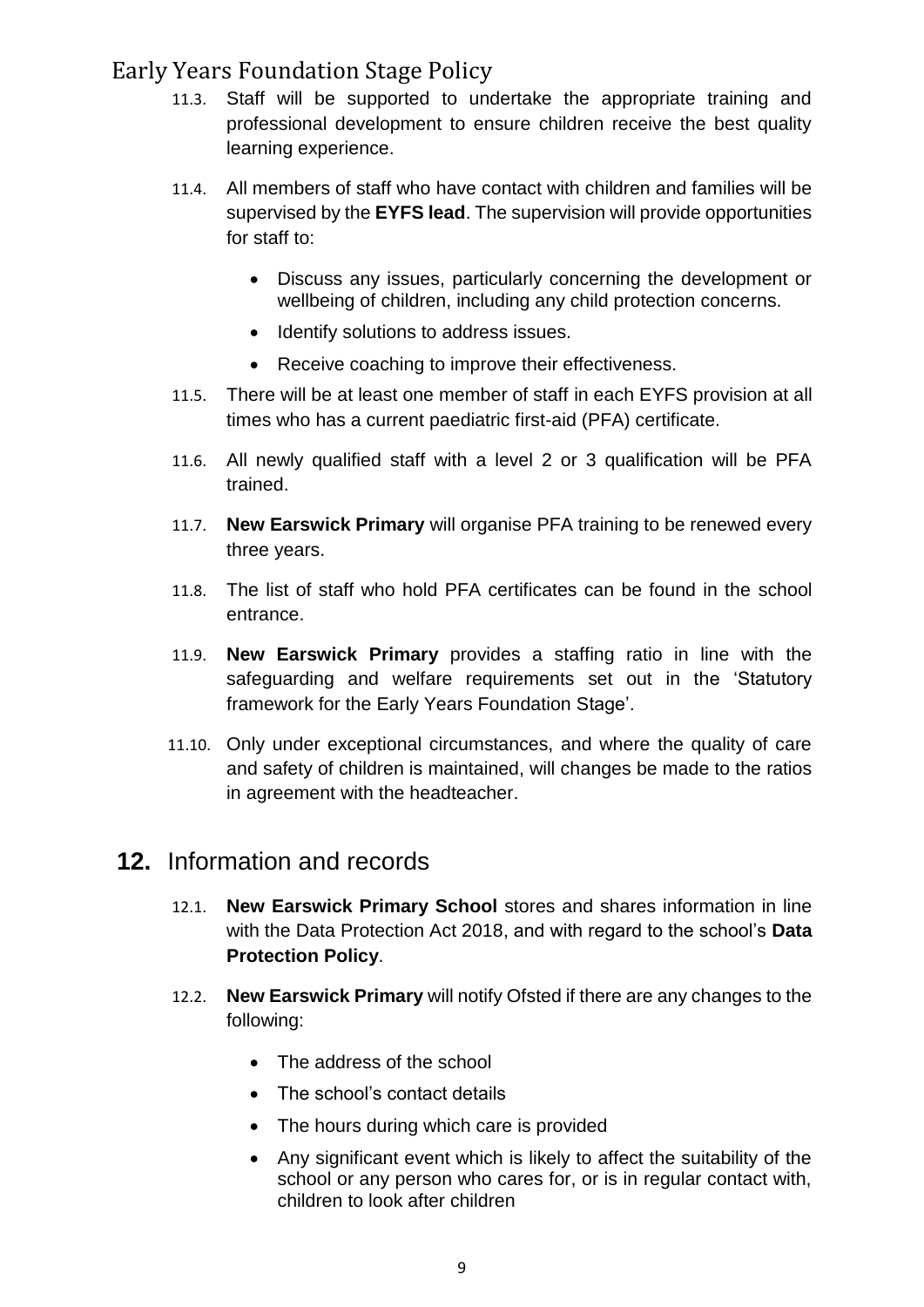- <span id="page-10-0"></span>**13.** Parental involvement
	- 13.1. At **New Earswick Primary School,** we firmly believe that the EYFS cannot function without the enduring support of parents.
	- 13.2. Parents are invited to termly parents' evenings; however, the school has an open-door policy and parents are welcome to talk to teachers at the start and end of the school day.
	- 13.3. Parents are asked to sign permission slips for any visits out of school, use of photographs of their child, and using the internet at school.
	- 13.4. Parents are asked to complete admission forms, a medical form, and to write a brief synopsis about their child to help the school to understand their character and personality.

#### <span id="page-10-1"></span>**14.** Transition periods

- 14.1. To ensure a smooth transition to our settings we have an Induction policy. This is responsive to each individual's needs.
- 14.2. Children coming in to Nursery will also be offered a home visit to support the building of a home-school relationship and to allow parents to talk about their child. (COVID restrictions)
- 14.3. During the summer term Reception children will begin to join whole school activities, such as morning play and regular assemblies to support integration.
- 14.4. During the last 2 weeks of the summer term children will move to their next class (Smarties to Nursery, Nursery to Reception, Reception to Year 1). A familiar member of staff will accompany the children during transition.
- 14.5. As a school we work closely together. Children are offered opportunities to work with peers and teachers from different classes. Shared visits and learning experiences are also planned.

#### <span id="page-10-2"></span>**15.** Monitoring and review

- 15.1. This policy is reviewed annually by the governing body and the headteacher.
- 15.2. Any changes made to this policy will be communicated to all members of staff.